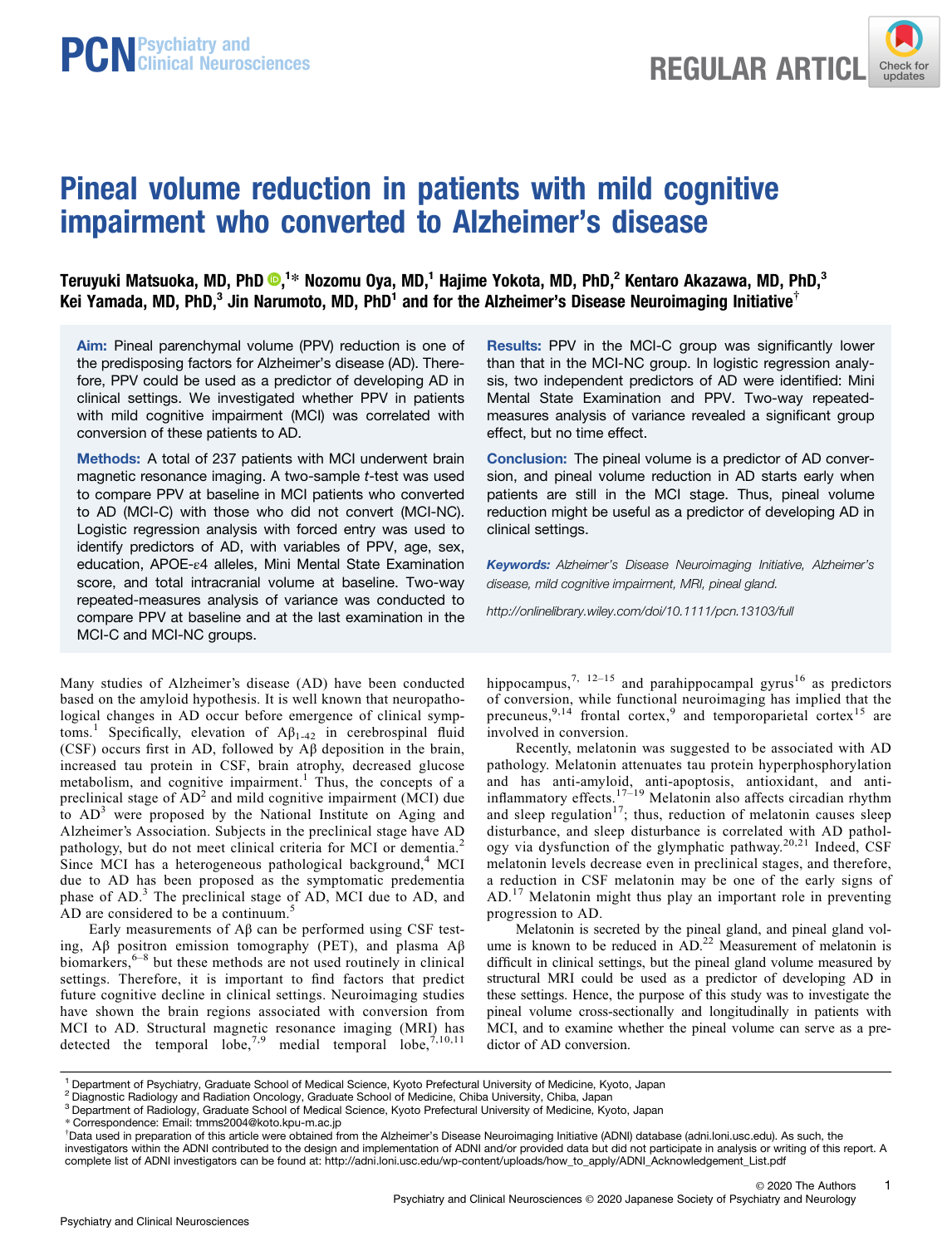# **Methods**

# Alzheimer's Disease Neuroimaging Initiative

Data used in preparation of this article were obtained from the Alzheimer's Disease Neuroimaging Initiative (ADNI) database ([adni.](http://adni.loni.usc.edu) [loni.usc.edu\)](http://adni.loni.usc.edu). The ADNI was launched in 2003 as a public–private partnership, led by Principal Investigator Michael W. Weiner. The primary goal of ADNI has been to test whether MRI, PET, other biological markers, and clinical and neuropsychological assessment can be combined to measure progression of MCI and early AD. For upto-date information, see [www.adni-info.org](http://www.adni-info.org). The study was approved by the institutional review boards at all participating sites, and written informed consent was obtained from all subjects at the time of enrollment.

# **Subjects**

A total of 237 subjects were included in the study. Clinical data were downloaded in July 2018. The inclusion criteria were: (i) brain MRI data using T1-weighted 3-D magnetization-prepared rapid gradientecho (MP-RAGE) at 3.0 T; (ii) follow-up of at least 12 months; (iii) meeting the diagnosis of MCI; (iv) no significant history of psychiatric or neurological disorders (except MCI), including depressive and anxiety symptoms, sleep disorder, delirium, parkinsonism, vitamin B12 deficit, amyloid angiopathy; and (v) evaluation using the Mini Mental State Examination (MMSE). In the ADNI study, MCI was diagnosed using the following criteria: MMSE score of 24–30, having a memory complaint, objective memory loss measured by education-adjusted scores on Wechsler Memory Scale Logical Memory II, a clinical dementia rating of 0.5, absence of significant levels of impairment in other cognitive domains, largely preserved activities of daily living, and an absence of dementia. AD was defined as an MSME score of 20–26, clinical dementia rating of 0.5 to 1.0, and meeting National Institute of Neurological and Communicative Disorders and Stroke/Alzheimer's Disease and Related Disorders Association criteria for probable  $AD<sup>23</sup>$  Subjects were assessed every 6 to 12 months. MCI subjects who converted to AD were classified as MCI converted (MCI-C), and those who had not converted by the last examination as MCI not converted (MCI-NC).

## Image Acquisition

MRI data for T1-weighted 3-D MP-RAGE at 3.0 T from the ADNI-1, ADNI-GO, and ADNI-2 databases were used. The parameters were: flip angle  $9.0^{\circ}$ , matrix X 240.0 pixels, Y 256.0 pixels, Z 176.0, pixel spacing X 1.0 mm, Y 1.0 mm, slice thickness 1.2 mm, echo time (TE) 2.98 ms, inversion time (TI) 900 ms, repetition time (TR) 2300 ms (Siemens, Erlangen, Germany); flip angle  $9.0^{\circ}$ , matrix X 256.0 pixels, Y 256.0 pixels, Z 170.0, pixel spacing X 1.0 mm, Y 1.0 mm, slice thickness 1.2 mm, TE 3.13 ms, TI 0.0 ms, TR 6.77 ms (Philips Medical Systems, Best, Netherlands); and flip angle  $8.0^{\circ}$ , matrix X 256.0 pixels, Y 256.0 pixels, Z 166.0, pixel spacing X 1.0 mm, Y 1.0 mm, slice thickness 1.2 mm, TE 3.05 ms, TI 900.0 ms, TR 7.50 ms (GE Medical Systems, Milwaukee, WI, USA). MRI at baseline and at the last examination were performed with the same instrument in 233/237 subjects (98%). The pineal parenchymal volume (PPV) was measured as in our previous study.<sup>22</sup> The pineal gland was identified using multiplanar images. The pineal gland and pineal cysts were outlined manually using MRIcro (Chris Rorden, Columbia, SC, USA; [http://](http://people.cas.sc.edu/rorden/mricro/index.html) [people.cas.sc.edu/rorden/mricro/index.html](http://people.cas.sc.edu/rorden/mricro/index.html)). The PPV was defined as the pineal gland volume minus the total cyst volume (Fig. 1).

One rater (T.M., a psychiatrist with 14 years of experience in diagnostic imaging for cognitive impairment) was blinded to the clinical data and measured the PPV in all subjects. As our previous study calculated the sample size for the intraclass correlation coefficient  $(ICC)$ ,<sup>22</sup> 14 randomly selected subjects were reassessed after at least 4 months by the same rater. The other rater (N.O., a psychiatrist with 4 years of experience in diagnostic imaging for cognitive impairment) was blinded to the clinical data and independently measured the PPV in these 14 subjects. The inter- and intra-rater reliability were examined by calculation of the ICC.

Total intracranial volume (gray matter + white matter + CSF) was calculated in SPM 12 (Wellcome Department of Cognitive Neurology, University College, London, UK) in MATLAB R2012b (MathWorks, Sherborn, MA, USA).

# CSF Measurement

Baseline CSF samples were collected at ADNI clinical centers, frozen at −80C, and shipped to the ADNI Biomarker Core Laboratory at the University of Pennsylvania.<sup>6</sup> Baseline levels of CSF  $A\beta_{1-42}$  and phosphorylated-tau<sub>181</sub> (p-tau<sub>181</sub>) were measured using a microbeadbased multiplex immunoassay (Research Use Only INNO-BIA AlzBio3 immunoassay; Fujirebio, Ghent, Belgium) on the Luminex platform (Luminex Corp., Austin, TX, USA).

# Statistical Analysis

Comparison between the two groups at baseline was performed using independent group *t*-tests and  $\chi^2$ -tests. Analysis of covariance (ANCOVA) using total intracranial volume as a covariate was also performed to compare PPV between the groups, with adjustment for the effect of intracranial volume.

Logistic regression analysis with forced entry was used to identify predictors of AD, with variables of PPV, age, sex, education, APOE-ε4 alleles, MMSE score, and total intracranial volume at baseline. Variables with a possible impact on conversion were selected.<sup>2,3,5,24–26</sup> Logistic regression was also performed for subjects with CSF data, with variables of PPV, age, sex, education, APOE-ε4 alleles, MMSE score, total intracranial volume, CSF  $\mathbf{A}\beta_{1-42}$ , and CSF p-tau<sub>181</sub> at baseline. Goodness of fit was determined by Hosmer– Lemeshow test.

A PPV cut-off of  $66.56$  mm,<sup>3</sup> which had the highest Youden index (sensitivity + specificity − 1) for discriminating between AD and healthy subjects in our previous study, $2^2$  was used to examine the diagnostic performance of pineal volume for discriminating between MCI-C and MCI-NC. The PPV cut-off was applied to the PPV at baseline, and the subjects were divided into low- and high-PPV groups. Sensitivity was calculated as the proportion of subjects with low PPV in MCI-C, specificity as the proportion of subjects with high PPV in MCI-NC, positive predictive value as the proportion of MCI-C subjects in the low-PPV group, negative predictive value as the proportion of MCI-NC subjects in the high-PPV group, and accuracy as the proportion of subjects with low PPV and MCI-C and with high PPV and MCI-NC among all subjects.

As the duration of follow-up varied among subjects, Kaplan– Meier survival analysis with a log–rank test was performed to compare the time to onset of AD between the low- and high-PPV groups. An event was defined as conversion to AD. Time was defined as the duration of conversion to AD in the MCI-C group, and as the duration of follow-up in the MCI-NC group. Cox proportional hazard regression with forced entry was also conducted to estimate the hazard ratio (HR). The independent variables included group, age, sex, education, APOE-ε4 alleles, MMSE score, and total intracranial volume at baseline. Variables with a possible impact on conversion were selected. The HR for the low-PPV group was estimated compared to the high-PPV group. Similar Kaplan–Meier survival analysis and Cox proportional hazard regression were performed in subjects with CSF data, with CSF  $\mathbf{A}\beta_{1-42}$  and CSF p-tau<sub>181</sub> added to the variables in the Cox proportional hazard model.

Two-way repeated-measures analysis of variance (ANOVA) was conducted to examine the difference in longitudinal change of PPV between the MCI-C and MCI-NC groups. PPV at baseline and at the last examination was compared between the MCI-C and MCI-NC groups (Group  $\times$  Time) using two-way repeated ANOVA.

All calculations were performed using spss 22 (IBM, Armonk, NY, USA), with  $P \le 0.05$  considered to be significant.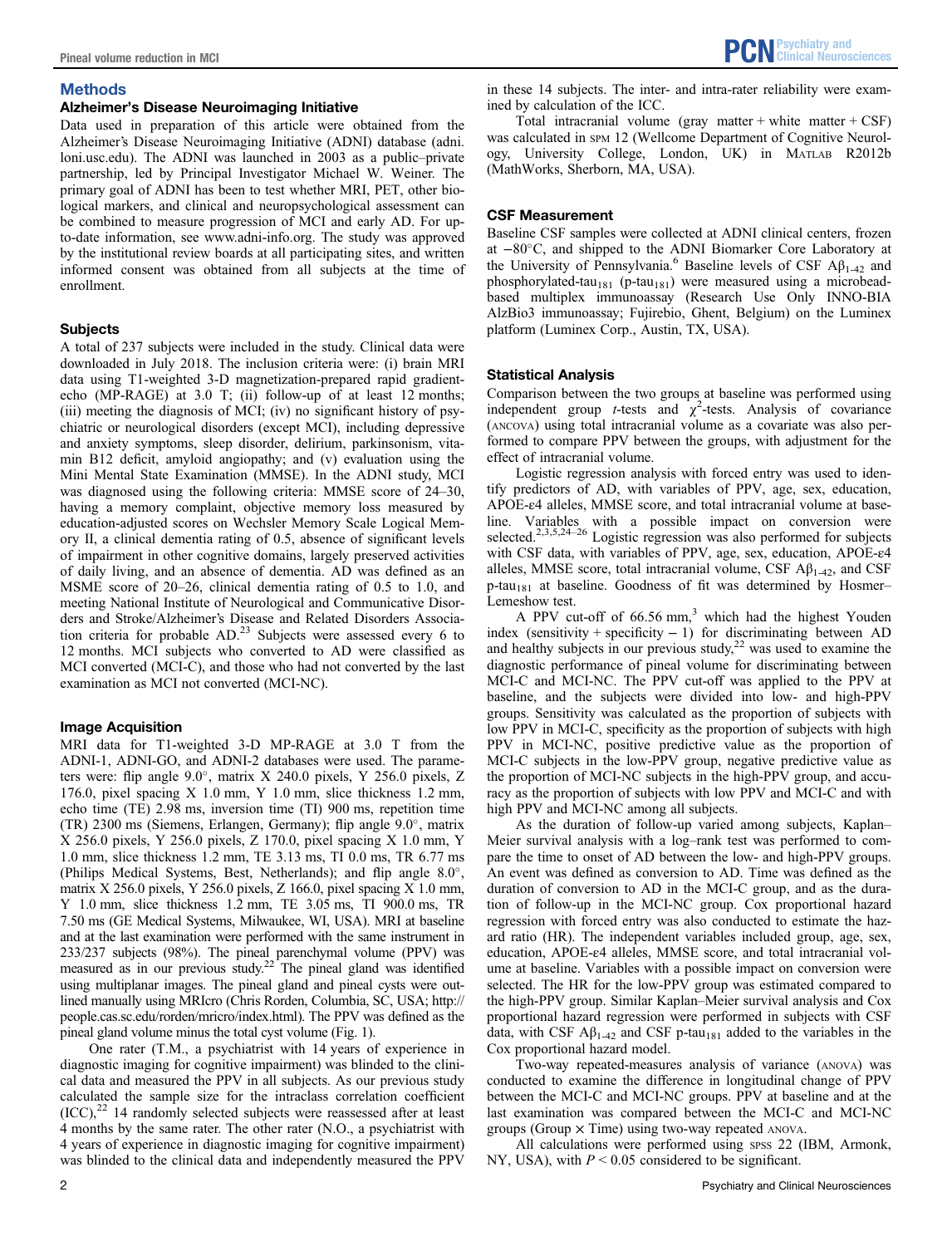

Fig.1 Examples of measurements of pineal parenchymal volume.

## **Results**

## Inter-rater and Intra-rater Reliability of PPV **Measurements**

The inter- and intra-rater ICC for the PPV were 0.833 (95% confidence interval [CI]:  $0.480 - 0.946$ ,  $P = 0.001$ ) and  $0.966$  (95%CI: 0.899–0.989,  $P < 0.001$ ), respectively.

## Comparison of Patients with MCI-C and MCI-NC at Baseline

The characteristics of the patients with MCI are shown in Table 1. Sixty-eight patients with MCI converted to AD. The mean time to conversion was  $20.8 \pm 15.2$  months. There were significant differences in APOE- $\epsilon$ 4 alleles, MMSE score, PPV, CSF A $\beta$ <sub>1-42</sub>, and CSF  $p$ -tau<sub>181</sub> between the MCI-C and MCI-NC groups. ANCOVA also showed a significant difference in PPV between the two groups  $(P = 0.001)$ .

## Logistic Regression Analysis

In logistic regression analysis with forced entry in all 237 subjects, two independent predictors of AD were identified: MMSE score and PPV (Table 2). A Hosmer–Lemeshow test showed goodness of fit for the prediction model ( $P = 0.740$ ; a high P-value indicates a better fit). In logistic regression analysis in 195 subjects with CSF data, MMSE score (odds ratio [OR]: 0.718, 95%CI: 0.574–0.898, P = 0.004), CSF Aβ<sub>1-42</sub> (OR: 0.984, 95%CI: 0.975–0.992,  $P < 0.001$ ), and PPV (OR: 0.985, 95%CI: 0.974–0.997,  $P = 0.014$ ) were identified as predictors of conversion. A Hosmer–Lemeshow test showed goodness of fit for the prediction model ( $P = 0.789$ ).

# Diagnostic Performance of Pineal Volume for Discriminating MCI-C from MCI-NC

Analysis of diagnostic performance for discriminating between MCI-C and MCI-NC using a PPV cut-off of  $66.56 \text{ mm}^3$  gave a sensitivity of 24% (16/68), specificity of 89% (150/169), positive predictive value of 46% (16/35), negative predictive value of 74% (150/202), and accuracy of 70% (166/237). The characteristics of the low- and high-PPV groups are shown in Table 3. Only sex differed significantly between the groups. CSF Aβ1-42 levels tended to be lower and CSF p-tau181 tended to be higher in the low-PPV group.

# Kaplan–Meier Survival Analysis and Cox Proportional Hazard Regression

Kaplan–Meier survival analysis in all 237 subjects showed a significant difference between the low- and high-PPV groups ( $P = 0.007$  by log–rank test; Fig. 2). In Cox proportional hazard regression with forced entry, low PPV (HR: 2.258, 95%CI: 1.258–4.055,  $P = 0.006$ ) and MMSE score (HR: 0.719, 95%CI: 0.630–0.820,  $P \le 0.001$ ) were significant independent variables.

In the 195 subjects with CSF data, Kaplan–Meier survival analysis showed a significant difference between the low- and high-PPV groups ( $P = 0.002$  by log-rank test). In the same subjects, low PPV (HR: 2.046, 95%CI: 1.033-4.053,  $P = 0.040$ ), MMSE score (HR: 0.746, 95%CI: 0.638–0.873,  $P < 0.001$ ), and CSF A $\beta_{1-42}$  (HR: 0.989, 95%CI: 0.983–0.995, P < 0.001) were significant independent variables in Cox regression analysis.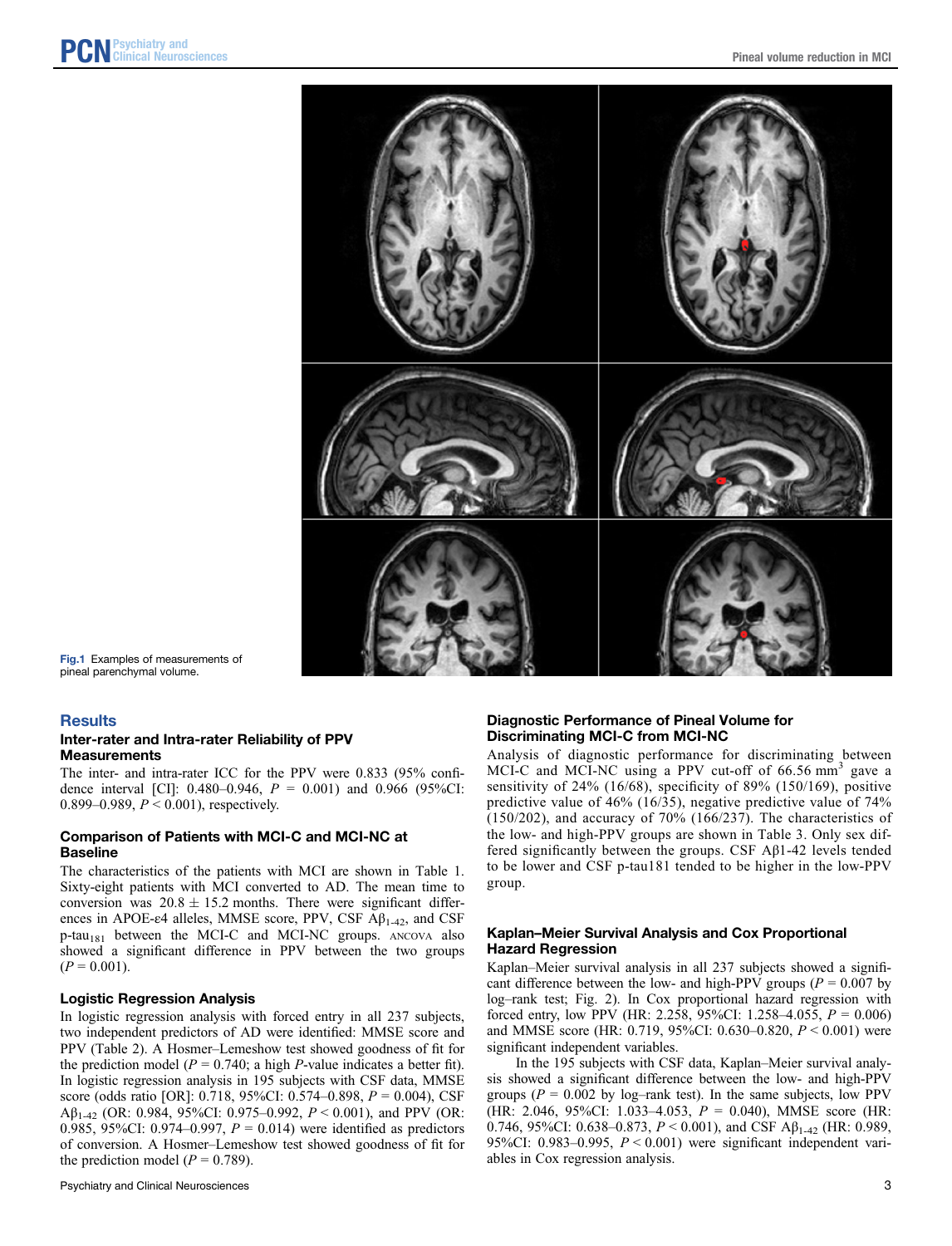| <b>Table 1</b> Clinical characteristics of subjects at baseline |                           |                            |            |
|-----------------------------------------------------------------|---------------------------|----------------------------|------------|
| Characteristic                                                  | MCI-C group ( $n = 68$ )  | MCI-NC group ( $n = 169$ ) | $P$ -value |
| Sex, male/female                                                | 38/30                     | 99/70                      | 0.704      |
| Age, years                                                      | $74.1 \pm 7.3$            | $72.5 \pm 7.5$             | 0.140      |
| Education, years                                                | $15.7 \pm 3.0$            | $16.1 \pm 2.7$             | 0.412      |
| APOE- $\varepsilon$ 4 alleles, 0/1/2                            | 27/28/13                  | 96/54/19                   | 0.046      |
| MMSE score                                                      | $26.7 + 1.9$              | $28.1 + 1.7$               | < 0.001    |
| Total intracranial volume, cm <sup>3</sup>                      | $1467.4 \pm 164.8$        | $1491.5 \pm 144.4$         | 0.265      |
| $PPV, \text{mm}^3$                                              | $93.3 + 33.0$             | $110.7 \pm 41.4$           | 0.002      |
| Duration of follow-up, months (range, months)                   | $41.4 \pm 21.1(12 - 108)$ | $41.8 \pm 20.4$ (12-96)    | 0.882      |
| Duration of conversion to AD, months (range,<br>months)         | $20.8 \pm 15.2$ (6-96)    |                            |            |
| CSF $\mathbf{A}\beta_{1-42}$ , pg/mL                            | $164.2 \pm 47.2$ (n = 52) | $242.6 \pm 79.8$ (n = 146) | < 0.001    |
| CSF p-tau <sub>181</sub> , pg/mL                                | $35.1 \pm 12.5$ (n = 52)  | $23.9 \pm 11.7$ (n = 146)  | < 0.001    |

Data are shown as the mean  $\pm$  SD, except for sex and APOE- $\epsilon$ 4 alleles.

AD, Alzheimer's disease; CSF, cerebrospinal fluid; MCI-C, mild cognitive impairment patients who converted to AD; MCI-NC, mild cognitive impairment patients who did not convert to AD; MMSE, Mini Mental State Examination; PPV, pineal parenchymal volume; p-tau<sub>181</sub>, phosphorylated-tau<sub>181</sub>.

# Two-way Repeated-measures ANOVA

The mean duration between the baseline and last brain MRI examination was  $30.4 \pm 14.8$  months. The mean PPV in the MCI-C and MCI-NC groups at the last examination were  $91.7 \pm 33.0$  and  $109.2 \pm 37.5$  mm<sup>3</sup>, respectively. Two-way repeated-measures ANOVA revealed a significant group effect ( $F = 11.038$ ,  $P = 0.001$ ), but no significant time effect ( $F = 2.510$ ,  $P = 0.114$ ) or Group  $\times$  Time interaction ( $F = 0.013$ ,  $P = 0.909$ ; Fig. 3).

# **Discussion**

PPV was substantially reduced in MCI patients who converted to AD, compared with those who did not, which indicates that the pineal volume is a predictor of conversion. Moreover, pineal volumes were similar throughout the follow-up period. These results indicate that pineal volume reduction in AD starts early, when patients are still at the MCI stage.

In the current study, 68 patients (29%) with MCI developed AD during a follow-up period of about 41 months. In addition to pineal volume, cognitive function and CSF  $Aβ_{1-42}$  were significant predictors of AD conversion. The conversion rate from MCI to AD ranges from 23% to  $68\%$  for follow-up periods from 13 to 60 months.<sup>7,9,12–16</sup> Dementia incidence in people over age 50 years with MCI is much higher than that in psychiatric outpatients of a

|                             |            | 95% confidence  |           |
|-----------------------------|------------|-----------------|-----------|
| Variable                    | Odds ratio | interval        | $P$ value |
| Pineal parenchymal          | 0.986      | $0.976 - 0.995$ | 0.004     |
| volume                      |            |                 |           |
| Age                         | 1.016      | $0.973 - 1.061$ | 0.466     |
| Female sex                  | 0.967      | $0.419 - 2.233$ | 0.938     |
| Education                   | 1.040      | 0.929-1.164     | 0.494     |
| APOE- <sub>84</sub> alleles | 1.266      | $0.817 - 1.961$ | 0.291     |
| Mini Mental State           | 0.656      | 0.548-0.786     | < 0.001   |

similar age (249 vs 31 cases per 1000 person-years).<sup>26</sup> However, MCI has various pathologies, and not all MCI patients progress to dementia. The neuropathology of MCI includes Alzheimer change, argyrophilic grain change, neurofibrillary tangle predominant change, Lewy body disease change, vascular change, and trauma.<sup>4</sup> Despite such a heterogeneous background pathology of MCI, pineal atrophy may be a constant phenomenon across all subjects who progress to AD.

Only PPV, MMSE score, and CSF  $\mathbf{A}\beta_{1-42}$  were identified as significant predictors of AD conversion. APOE-ε4 alleles and CSF ptau181 did not show this relation. The OR for PPV in the logistic analysis was close to 1, but this is similar to the OR for CSF  $\mathbf{A}\mathbf{\beta}_{1-42}$ , which is a biomarker for AD.<sup>2,3,5,6</sup> The HR for low PPV was higher than those of MMSE score and CSF  $A\beta_{1-42}$ . Furthermore, the specificity of diagnostic performance of PPV for discriminating between MCI-C and MCI-NC was relatively high, although the sensitivity was low. These results indicate the possibility of use of PPV as a predictor of AD in clinical settings. Further studies are needed to examine whether reduction of PPV occurs in other types of dementia, and to validate the usefulness of PPV as a biomarker for AD in clinical settings.

Patients with reduced pineal volume tended to have a relatively low level of CSF  $A\beta_{1-42}$  and a high level of CSF p-tau<sub>181</sub> compared with those without pineal volume loss. Melatonin has anti-amyloid and anti-tau protein hyperphosphorylation effects.<sup>17–19</sup> Thus, lack of sufficient melatonin secretion might influence development of an AD pathology. It has been recently shown that melatonin is synthesized in the skin, lens, ciliary body, gut, astrocytes, glia cells, and neurons, as well as in the pineal gland.<sup>18</sup> However, extra-pineal melatonin does not have a circadian rhythm, and only pineal melatonin is important as a chemical signal of darkness.<sup>18</sup> Reduction of pineal-derived melatonin also causes sleep disturbance, and might cause an AD pathol-<br>sources a disturbance clumplatic pathway  $^{20,21}$ ogy via a dysfunctional glymphatic pathway.<sup>2</sup>

A reduction in CSF melatonin is seen in preclinical stages.<sup>17</sup> Higher production of melatonin in elderly people results in a lower prevalence of cognitive impairment,<sup>27</sup> and the melatonin secretory capacity is proportional to the PPV.<sup>28–30</sup> Based on these findings, a reduced pineal volume will result in reduced melatonin secretion, which might accelerate an AD pathology. Pineal gland dysfunction may be a common upstream pathologic process that is responsible for both amyloid and tau deposition, as proposed by Jack et al.<sup>5</sup>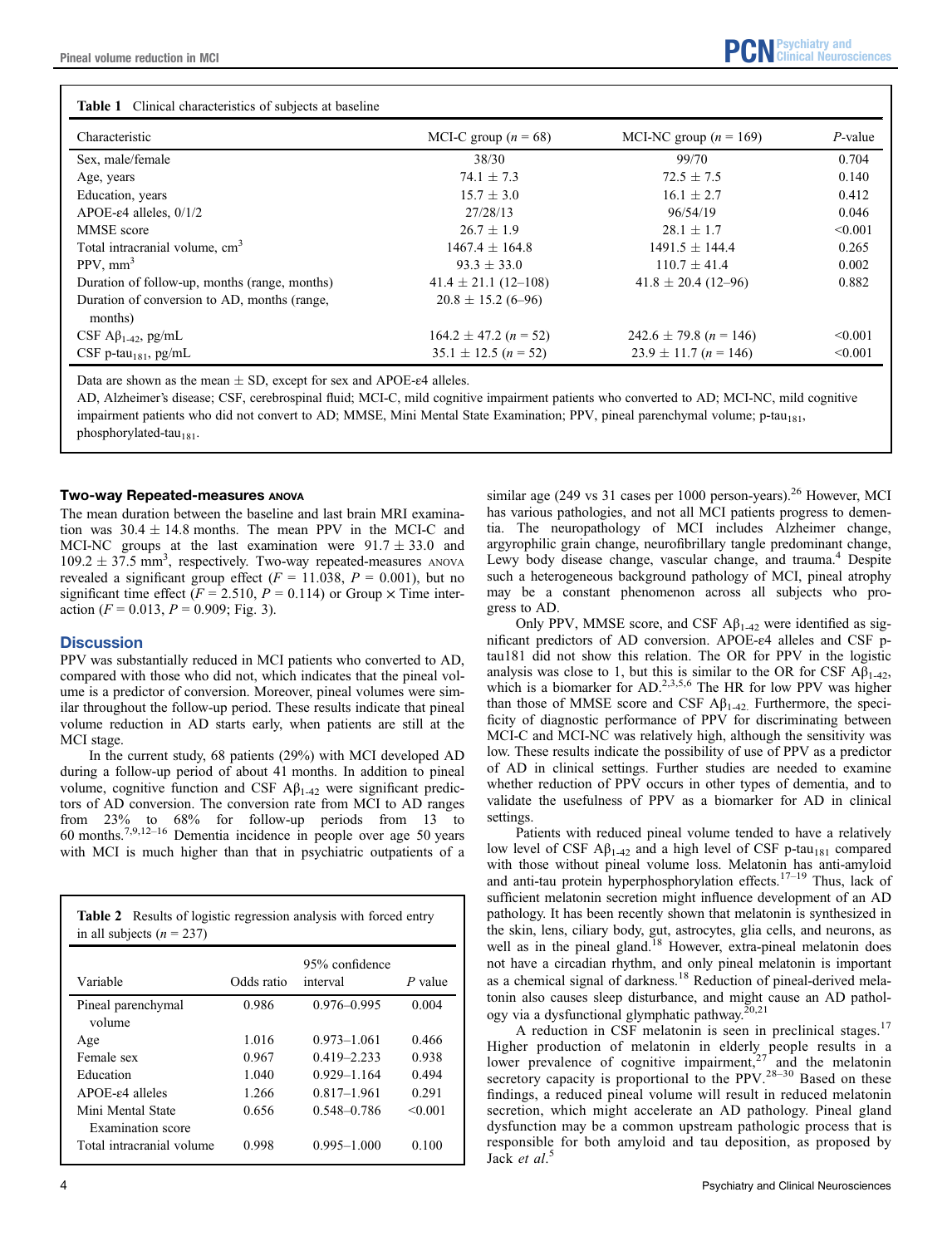| Clinical Neurosciences<br>VIIIIIVAI NUULUOUIUIIVUO | <b>Pineal volume reduction in MCI</b> |
|----------------------------------------------------|---------------------------------------|
|----------------------------------------------------|---------------------------------------|

| Characteristic                             | Low-PPV group $(n = 35)$  | High-PPV group $(n = 202)$ | $P$ -value |
|--------------------------------------------|---------------------------|----------------------------|------------|
| Sex, male/female                           | 26/9                      | 111/91                     | 0.032      |
| Age, years                                 | $74.7 \pm 6.7$            | $72.7 \pm 7.6$             | 0.146      |
| Education, years                           | $15.3 + 3.3$              | $16.1 + 2.7$               | 0.117      |
| APOE- $\varepsilon$ 4 alleles, 0/1/2       | 17/14/4                   | 106/68/28                  | 0.754      |
| MMSE score                                 | $27.5 + 1.9$              | $27.7 + 1.9$               | 0.466      |
| Total intracranial volume, cm <sup>3</sup> | $1527.5 \pm 188.5$        | $1477.2 \pm 142.3$         | 0.068      |
| $PPV, \text{mm}^3$                         | $55.0 \pm 8.8$            | $114.5 \pm 36.2$           | < 0.001    |
| Duration of follow-up, months              | $30.2 \pm 23.9$           | $36.8 \pm 20.7$            | 0.091      |
| CSF $\mathbf{A}\beta_{1-42}$ , pg./mL      | $197.6 \pm 71.3$ (n = 28) | $226.0 \pm 81.3$ (n = 170) | 0.083      |
| CSF p-tau <sub>181</sub> , pg./mL          | $30.6 \pm 15.7$ (n = 28)  | $26.2 \pm 12.3$ (n = 170)  | 0.092      |

CSF, cerebrospinal fluid; MMSE, Mini Mental State Examination; PPV, pineal parenchymal volume; p-tau<sub>181</sub>, phosphorylated-tau<sub>181</sub>.

Since PPV in the preclinical stage of AD was not assessed in the current study, it is unclear when the pineal volume reduction occurred. The true causes of pineal atrophy are still unclear, but there is some evidence suggesting that this is not a consequence of AD pathology. For instance, typical AD changes, such as neurofibrillary tangles, are not evident in pinealocytes.<sup>31,32</sup> Pineal calcification might be one cause of reduced melatonin,<sup>33</sup> since the degree of pineal calcification in AD is significantly higher than that in other types of dementia, depression, and controls.<sup>34</sup> Uncalcified pineal tissue is also positively correlated with the degree of melatonin excretion.29 Little is known about the mechanisms of pineal calcification, but chronic vascular inflammation, brain tissue hypoxia, intracranial pressure, and sunlight exposure have been suggested as causes.<sup>18,33</sup> Further studies in cognitively normal subjects and subjects in the preclinical stage of

AD are needed to unravel the mechanism of pineal volume reduction in AD.

There are some limitations in the current study. First, the serum concentration of melatonin was not available in this cohort. Therefore, the relation between PPV and melatonin was unclear. Second, the true causes of pineal volume reduction in AD could not be investigated due to lack of autopsy data. Third, assessment of calcifications of the pineal gland was not possible because the volume of calcifications cannot be assessed using MRI. Fourth, the MRI parameters differed slightly among institutions. MRI was performed with instruments from Siemens in 178 subjects (about 75%), Philips Medical Systems in 54 subjects, and GE Medical Systems in five subjects. There was no significant difference in the total intracranial volume ( $P = 0.079$ ), but there were significant differences in PPV between each instrument



Fig.2 Results of Kaplan–Meier survival analysis in all subjects ( $n = 237$ ). There was a significant difference between the  $($ ----) low- and  $($ ------) high-pineal parenchymal volume groups ( $P = 0.007$  by log-rank test). AD, Alzheimer's disease.



Fig.3 Results of two-way repeated-measures ANOVA. There was a significant group effect ( $P = 0.001$ ), but no significant time effect ( $P = 0.114$ ) or Group x Time interaction (P = 0.909). The error bars denote the SD. ( $\rightarrow$ ) Mild cognitive imapairment patients who converted to Alzheimer's disease. (- $\blacksquare$ -) Mild cognitive imapairment patients who did not convert to Alzheimer's disease.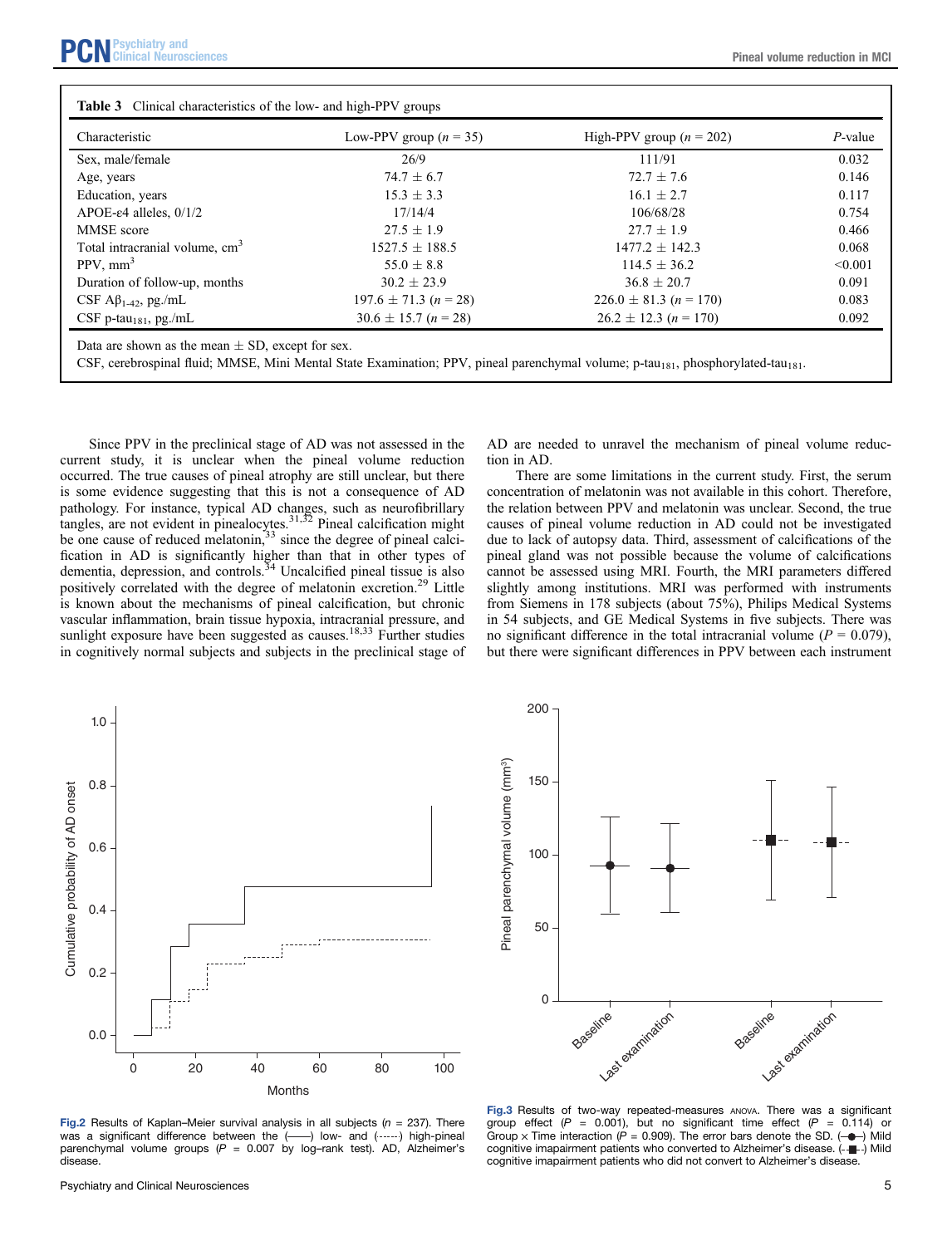$(104.5 \pm 38.9 \text{ Siemens vs } 105.9 \pm 39.0 \text{ Phillips vs } 149.0 \pm 60.0 \text{ GE},$  $P = 0.046$ ). Fifth, the causal relation between pineal volume reduction and CSF  $A\beta_{1-42}$  and p-tau<sub>181</sub> was not fully evaluated in this study. Sixth, it might be difficult to measure the pineal volume accurately using conventional MRI because the pineal gland is a small tissue. The 95%CI of inter-rater ICC for the PPV was somewhat wide, which reflects the limitations of manual volume measurement.

In conclusion, pineal volume reduction might be useful as a predictor of developing AD in clinical settings. Biochemical, physiological, and neuropathological studies are needed to examine the cause of pineal volume reduction. An improved understanding of the mechanism of pineal volume reduction in the AD continuum may lead to development of a new treatment for AD.

#### Acknowledgments

Data collection and sharing for this project were funded by the Alzheimer's Disease Neuroimaging Initiative (ADNI; National Institutes of Health Grant U01 AG024904) and Department of Defense (DOD) ADNI (DOD award number W81XWH-12-2-0012). ADNI is funded by the National Institute on Aging, the National Institute of Biomedical Imaging and Bioengineering, and through generous contributions from the following: AbbVie, Alzheimer's Association; Alzheimer's Drug Discovery Foundation; Araclon Biotech; Bio-Clinica, Inc.; Biogen; Bristol-Myers Squibb Company; CereSpir, Inc.; Cogstate; Eisai Inc.; Elan Pharmaceuticals, Inc.; Eli Lilly and Company; EuroImmun; F. Hoffmann-La Roche Ltd and its affiliated company Genentech, Inc.; Fujirebio; GE Healthcare; IXICO Ltd.; Janssen Alzheimer Immunotherapy Research & Development, LLC.; Johnson & Johnson Pharmaceutical Research & Development LLC.; Lumosity; Lundbeck; Merck & Co., Inc.; Meso Scale Diagnostics, LLC.; NeuroRx Research; Neurotrack Technologies; Novartis Pharmaceuticals Corporation; Pfizer Inc.; Piramal Imaging; Servier; Takeda Pharmaceutical Company; and Transition Therapeutics. The Canadian Institutes of Health Research is providing funds to support ADNI clinical sites in Canada. Private sector contributions are facilitated by the Foundation for the National Institutes of Health ([www.](http://www.fnih.org) [fnih.org](http://www.fnih.org)). The grantee organization is the Northern California Institute for Research and Education, and the study is coordinated by the Alzheimer's Therapeutic Research Institute at the University of Southern California. ADNI data are disseminated by the Laboratory for NeuroImaging at the University of Southern California. The study was also supported by a Grant-in-Aid for Young Scientists (B) (17K16392).

#### Disclosure statement

The authors declare no conflicts of interest.

#### Author contributions

T.M. designed the study, analyzed the data, and wrote the paper. N.O. assisted with analyzing the data and writing the article. H.Y., K.A., K.Y., and J.N. assisted with designing the study and writing the article. All authors have approved the final version of the manuscript.

#### **References**

- 1. Jack CR Jr, Knopman DS, Jagust WJ et al. Hypothetical model of dynamic biomarkers of the Alzheimer's pathological cascade. Lancet Neurol. 2010; 9: 119–128.
- 2. Sperling RA, Aisen PS, Beckett LA et al. Toward defining the preclinical stages of Alzheimer's disease: Recommendations from the National Institute on Aging-Alzheimer's Association workgroups on diagnostic guidelines for Alzheimer's disease. Alzheimers Dement. 2011; 7: 280–292.
- 3. Albert MS, DeKosky ST, Dickson D et al. The diagnosis of mild cognitive impairment due to Alzheimer's disease: Recommendations from the National Institute on Aging-Alzheimer's Association workgroups on diagnostic guidelines for Alzheimer's disease. Alzheimers Dement. 2011; 7: 270–279.
- 4. Saito Y, Murayama S. Neuropathology of mild cognitive impairment. Neuropathology 2007; 27: 578–584.
- 5. Jack CR Jr, Bennett DA, Blennow K et al. NIA-AA research framework: Toward a biological definition of Alzheimer's disease. Alzheimers Dement. 2018; 14: 535–562.
- 6. Shaw LM, Vanderstichele H, Knapik-Czajka M et al. Cerebrospinal fluid biomarker signature in Alzheimer's disease neuroimaging initiative subjects. Ann. Neurol. 2009; 65: 403–413.
- 7. Trzepacz PT, Yu P, Sun J et al. Comparison of neuroimaging modalities for the prediction of conversion from mild cognitive impairment to Alzheimer's dementia. Neurobiol. Aging 2014; 35: 143–151.
- 8. Nakamura A, Kaneko N, Villemagne VL et al. High performance plasma amyloid-beta biomarkers for Alzheimer's disease. Nature 2018; 554: 249–254.
- 9. Hojjati SH, Ebrahimzadeh A, Khazaee A, Babajani-Feremi A, Alzheimer's Disease Neuroimaging Initiative. Predicting conversion from MCI to AD by integrating rs-fMRI and structural MRI. Comput. Biol. Med. 2018; 102: 30–39.
- 10. Ma X, Li Z, Jing B et al. Identify the atrophy of Alzheimer's disease, mild cognitive impairment and normal aging using morphometric MRI analysis. Front. Aging Neurosci. 2016; 8: 243.
- 11. Reas ET, Hagler DJ Jr, White NS et al. Microstructural brain changes track cognitive decline in mild cognitive impairment. Neuroimage Clin. 2018; 20: 883–891.
- 12. Luk CC, Ishaque A, Khan M et al. Alzheimer's disease: 3-dimensional MRI texture for prediction of conversion from mild cognitive impairment. Alzheimers Dement. 2018; 10: 755–763.
- 13. Tabatabaei-Jafari H, Walsh E, Shaw ME, Cherbuin N, Alzheimer's Disease Neuroimaging Initiative. A simple and clinically relevant combination of neuroimaging and functional indexes for the identification of those at highest risk of Alzheimer's disease. Neurobiol. Aging 2018; 69: 102–110.
- 14. Ottoy J, Niemantsverdriet E, Verhaeghe J et al. Association of short-term cognitive decline and MCI-to-AD dementia conversion with CSF, MRI, amyloid- and (18)F-FDG-PET imaging. Neuroimage Clin. 2019; 22: 101771.
- 15. Zhou H, Jiang J, Lu J et al. Dual-model radiomic biomarkers predict development of mild cognitive impairment progression to Alzheimer's disease. Front. Neurosci. 2018; 12: 1045.
- Mitolo M, Stanzani-Maserati M, Capellari S et al. Predicting conversion from mild cognitive impairment to Alzheimer's disease using brain (1)H-MRS and volumetric changes: A two- year retrospective follow-up study. Neuroimage Clin. 2019; 23: 101843.
- 17. Srinivasan V, Kaur C, Pandi-Perumal S, Brown GM, Cardinali DP. Melatonin and its agonist ramelteon in Alzheimer's disease: Possible therapeutic value. Int. J. Alzheimers Dis. 2010; 2011: 741974.
- Tan DX, Xu B, Zhou X, Reiter RJ. Pineal calcification, melatonin production, aging, associated health consequences and rejuvenation of the pineal gland. Molecules 2018; 23: 301.
- 19. Tobore TO. On the central role of mitochondria dysfunction and oxidative stress in Alzheimer's disease. Neurol. Sci. 2019; 40: 1527–1540.
- 20. Yulug B, Hanoglu L, Kilic E. Does sleep disturbance affect the amyloid clearance mechanisms in Alzheimer's disease? Psychiatry Clin. Neurosci. 2017; 71: 673–677.
- 21. Matsuoka T, Imai A, Fujimoto H et al. Neural correlates of sleep disturbance in Alzheimer's disease: Role of the Precuneus in sleep disturbance. J. Alzheimers Dis. 2018; 63: 957–964.
- 22. Matsuoka T, Imai A, Fujimoto H et al. Reduced pineal volume in Alzheimer disease: A retrospective cross-sectional MR imaging study. Radiology 2018; 286: 239–248.
- 23. McKhann G, Drachman D, Folstein M, Katzman R, Price D, Stadlan EM. Clinical diagnosis of Alzheimer's disease: Report of the NINCDS-ADRDA work group under the auspices of Department of Health and Human Services Task Force on Alzheimer's disease. Neurology 1984; 34: 939–944.
- 24. Wolf H, Julin P, Gertz HJ, Winblad B, Wahlund LO. Intracranial volume in mild cognitive impairment, Alzheimer's disease and vascular dementia: Evidence for brain reserve? Int. J. Geriatr. Psychiatry 2004; 19: 995–1007.
- 25. Podcasy JL, Epperson CN. Considering sex and gender in Alzheimer disease and other dementias. Dialogues Clin. Neurosci. 2016; 18: 437–446.
- 26. Matsuoka T, Ismail Z, Narumoto J. Prevalence of mild behavioral impairment and risk of dementia in a psychiatric outpatient clinic. J. Alzheimers Dis. 2019; 70: 505–513.
- 27. Obayashi K, Saeki K, Iwamoto J et al. Physiological levels of melatonin relate to cognitive function and depressive symptoms: The